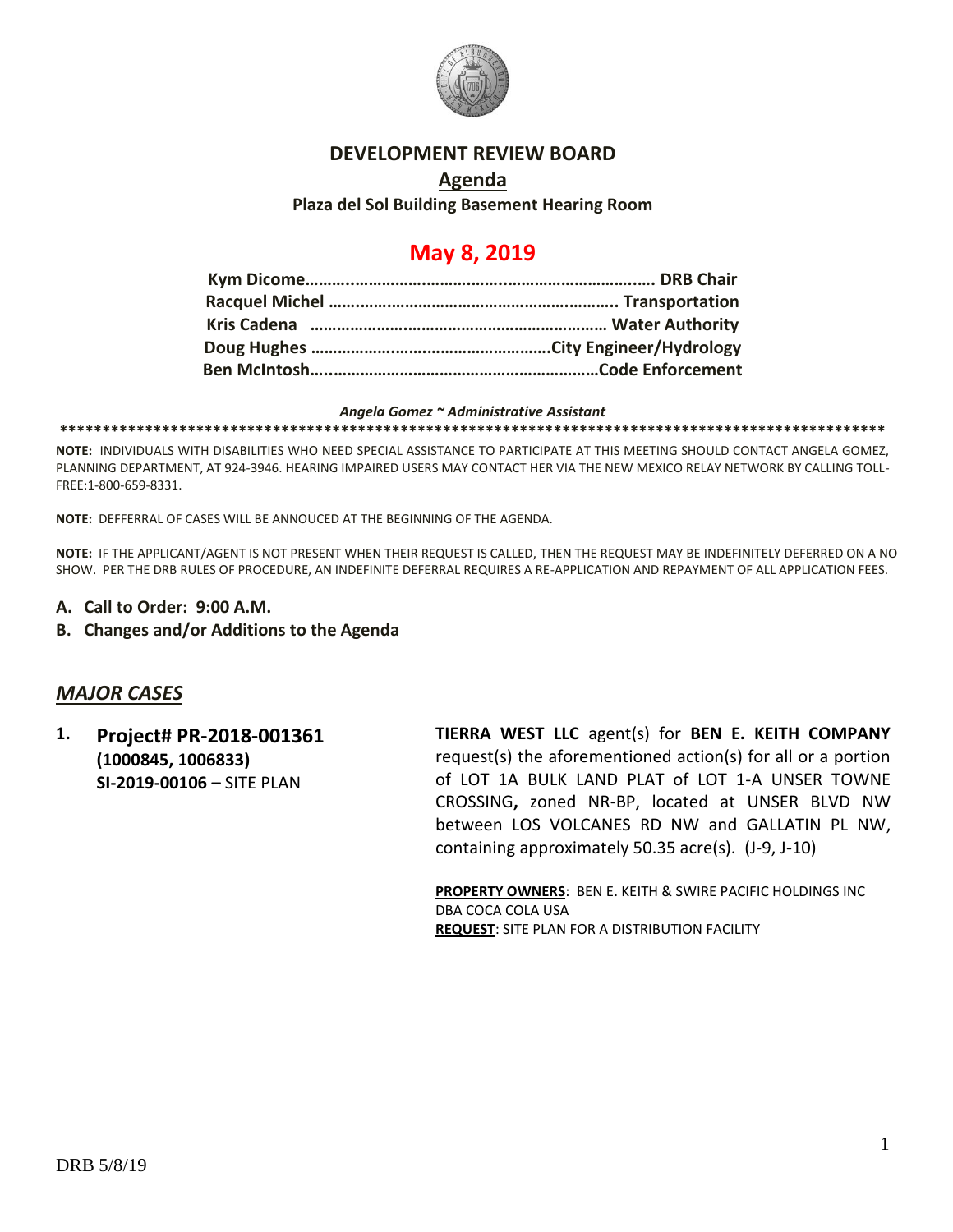| 2. | Project # PR-2018-001890<br><b>VA-2019-00157 - VARIANCE</b><br>SD-2019-00080 - PRELIMINARY/FINAL<br><b>PLAT</b>                                                                                                                                                                                                                          | <b>SAMMY MACIAS</b> request(s) the aforementioned action(s)<br>for all or a portion of LOT 15 SLOAN'S ACRES SUBDIVISION<br>and VACATED R/W OF 64TH STREET, zoned R-1D, located at<br>6340 EVERITT RD NW, east of 64TH STREET NW and north of<br>ST JOSEPH'S AVENUE NW, containing approximately 0.551<br>$\arccos(5)$ . (G-10)<br><b>PROPERTY OWNERS: MACIAS, SAMMY NESTOR</b><br>REQUEST: REPLAT TO INCORPORATE VACATED R/W INTO LOT                                                                                                             |
|----|------------------------------------------------------------------------------------------------------------------------------------------------------------------------------------------------------------------------------------------------------------------------------------------------------------------------------------------|---------------------------------------------------------------------------------------------------------------------------------------------------------------------------------------------------------------------------------------------------------------------------------------------------------------------------------------------------------------------------------------------------------------------------------------------------------------------------------------------------------------------------------------------------|
| З. | Project# PR-2018-001996<br>(1010401, 1004404)<br>SD-2019-00028 - AMENDMENT TO<br>PRELIMINARY PLAT<br><b>SD-2019-00023 - VACATION OF</b><br><b>TEMPORARY PUBLIC ROADWAY</b><br><b>FASFMENT</b><br><b>SD-2019-00030 - VACATION OF A PUBLIC</b><br><b>WATER FASEMENT</b><br><b>SD-2019-00031 - VACATION OF A PUBLIC</b><br>ROADWAY EASEMENT | PRICE LAND AND DEVELOPMENT GROUP agent(s) for PV<br><b>TRAILS ALBUQUERQUE, LLC</b> request(s) the aforementioned<br>action(s) for all or a portion of TRACT H, DURANGO UNIT 1<br>(AKA DURANGO UNITS 3A & 3B), zoned R-1D, located on<br>WOODMONT AVE between RAINBOW AVE and PASEO DEL<br>NORTE BLVD, containing approximately 18.83 acre(s). (C-9)<br>[Deferred from 2/13/19, 2/27/19, 3/20/19, 3/27/19, 4/10/19]<br>PROPERTY OWNERS: PV TRAILS ALBUQUERQUE LLC<br>REQUEST: AMEND PRELIMINARY PLAT FOR 35 RESIDENTIAL LOTS AND 1<br><b>TRACT</b> |

**4. Project# PR-2018-001996 (1010401, 1004404) SD-2019-00024 -** PRELIMINARY PLAT **VA-2019-00032 –** TEMPORARY DEFERRAL OF SIDEWALK **VA-2019-00031** – SIDEWALK WAIVER **SD-2019-00029** – VACATION OF PUBLIC ROADWAY EASEMENT **SD-2019-00025** – VACATION OF A PUBLIC WATER AND SANITARY SEWER EASEMENT **PRICE LAND AND DEVELOPMENT GROUP** agent(s) for **PV TRAILS ALBUQUERQUE, LLC** request(s) the aforementioned action(s) for all or a portion of TRACT H, DURANGO UNIT 1 (AKA DURANGO UNITS 4 & 5) **,** zoned R-1D, located on WOODMONT AVE between RAINBOW AVE and PASEO DEL NORTE BLVD, containing approximately 11.32 acre(s). (C-9) *[Deferred from 2/13/19, 2/27/19, 3/20/19, 3/27/19, 4/10/19]*

**PROPERTY OWNERS**: PV TRAILS ALBUQUERQUE LLC **REQUEST**: PRELIMINARY PLAT FOR 39 RESIDENTIAL LOTS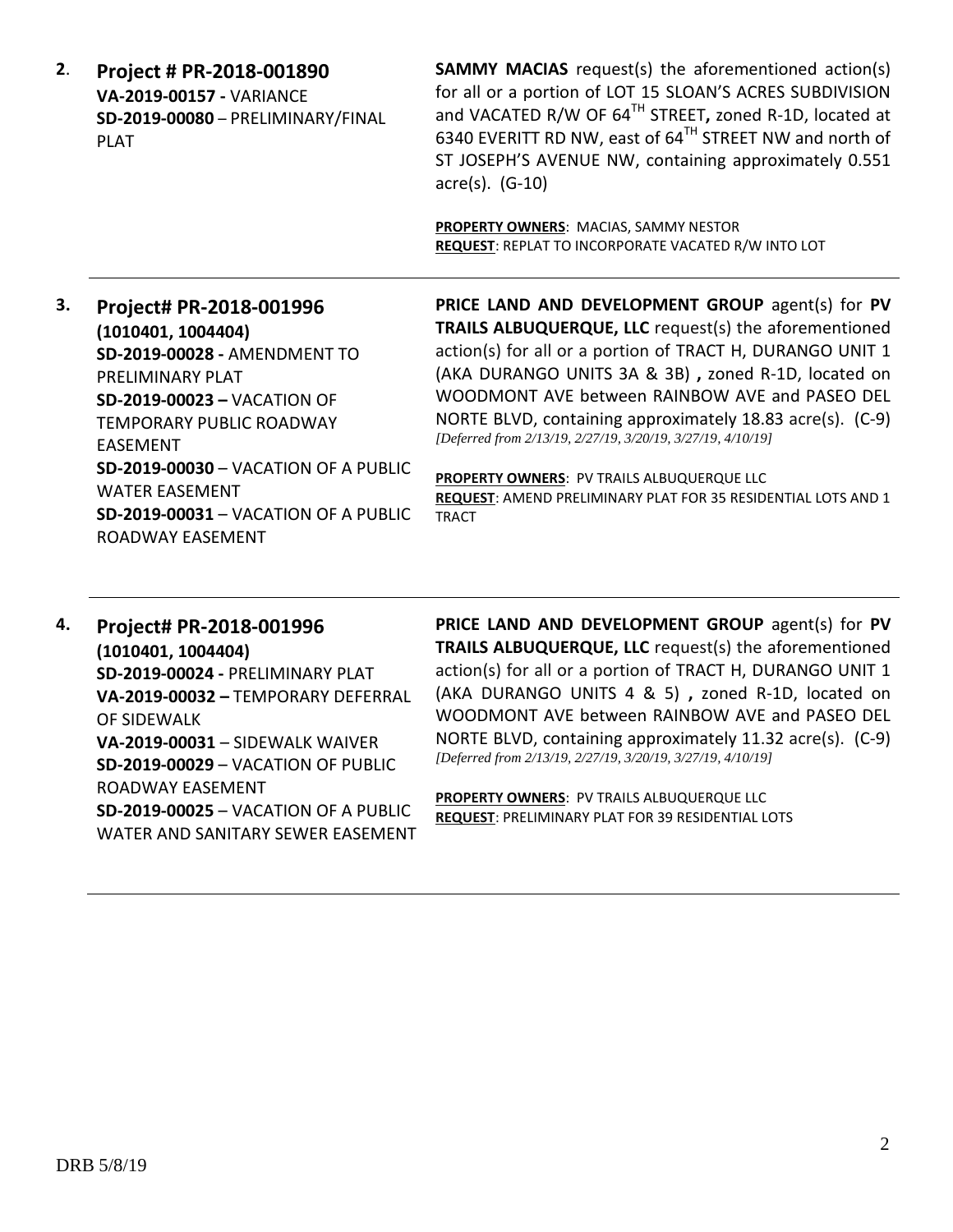| 5. | Project# PR-2018-001991<br>(1004404)<br>SD-2019-00026 - PRELIMINARY PLAT<br>VA-2019-00033 - TEMPORARY DEFERRAL<br>OF SIDEWALK<br><b>SD-2019-0027 - VACATION OF</b><br>TEMPORARY PUBLIC DRAINAGE<br><b>EASEMENT</b> | PRICE LAND AND DEVELOPMENT GROUP agent(s) for PV<br>TRAILS ALBUQUERQUE, LLC request(s) the aforementioned<br>action(s) for all or a portion of TRACT 6 BULK LAND PLAT OF<br>THE TRAILS UNIT 3A & TRACT C CORRECTION PLAT OF<br>VALLE PRADO UNIT 3 (AKA VALLE PRADO UNITS 4 & 5),<br>zoned R-1D, located on WOODMONT AVE between<br>RAINBOW AVE and PASEO DEL NORTE BLVD, containing<br>approximately 15.52 acre(s). (C-9) [Deferred from 2/13/19, 3/6/19,<br>3/20/19, 3/27/19, 4/10/19]<br>PROPERTY OWNERS: PV TRAILS ALBUQUERQUE LLC<br>REQUEST: PRELIMINARY PLAT FOR 93 RESIDENTIAL LOTS    |
|----|--------------------------------------------------------------------------------------------------------------------------------------------------------------------------------------------------------------------|-----------------------------------------------------------------------------------------------------------------------------------------------------------------------------------------------------------------------------------------------------------------------------------------------------------------------------------------------------------------------------------------------------------------------------------------------------------------------------------------------------------------------------------------------------------------------------------------------|
| 6. | Project# PR-2018-001411<br>SI-2019-00095 - SITE PLAN                                                                                                                                                               | TIERRA WEST LLC agent(s) for MAVERIK INC. request(s) the<br>aforementioned action(s) for all or a portion of LOT $A + B$<br>REDIVISION OF BLOCK 8 LA CUESTA SUBD (EXC POR OUT TO<br>R/W ), zoned MX-M, located at SEC of JUAN TABO BLVD NE<br>and COPPER AVE NE, containing approximately 1.41<br>$\text{acre}(s)$ . $(K-22)$ [Deferred from 4/24/19]<br>PROPERTY OWNERS: M-F PARTNERSHIP + MANOLE ATHANASIOS K<br><b>REQUEST: CONVENIENT STORE WITH GAS SALES</b>                                                                                                                            |
| 7. | Project# PR-2018-001759<br>SD-2018-00129-PRELIMINARY PLAT<br>VA-2018-00234 - DESIGN VARIANCE<br>VA-2019-00025 - SIDEWALK WAIVER<br>VA-2019-00026 - SIDEWALK DEFERRAL<br>VA-2019-00027 - DESIGN VARIANCE            | INC.<br><b>BOHANNAN HUSTON</b><br>agent(s) for <b>WESTERN</b><br>ALBUQUERQUE LAND HOLDINGS C/O GARRETT REAL<br><b>ESTATE DEV.</b> request(s) the aforementioned action(s) for all<br>or a portion of TRACT P WATERSHED SUBDIVISION, zoned<br>PC, located on ARROYO VISTA BLVD NW near 118 <sup>th</sup> /HIGH<br>MESA, containing approximately 88.68 acre(s). (H-07, J-08,<br>J-07) [Deferred from 1/23/19, 2/13/19, 4/3/19, 4/10/19, 4/24/19]<br>PROPERTY OWNERS: WESTERN ALBQ LAND HOLDINGS c/o GARRETT<br><b>DEV CORP</b><br>REQUEST: SUBDIVIDE INTO 327 RESIDENTIAL LOTS + 46 TRACTS AND |

DESIGN VARIANCES TO DPM AND WAIVER/ DEFERRAL OF S/WS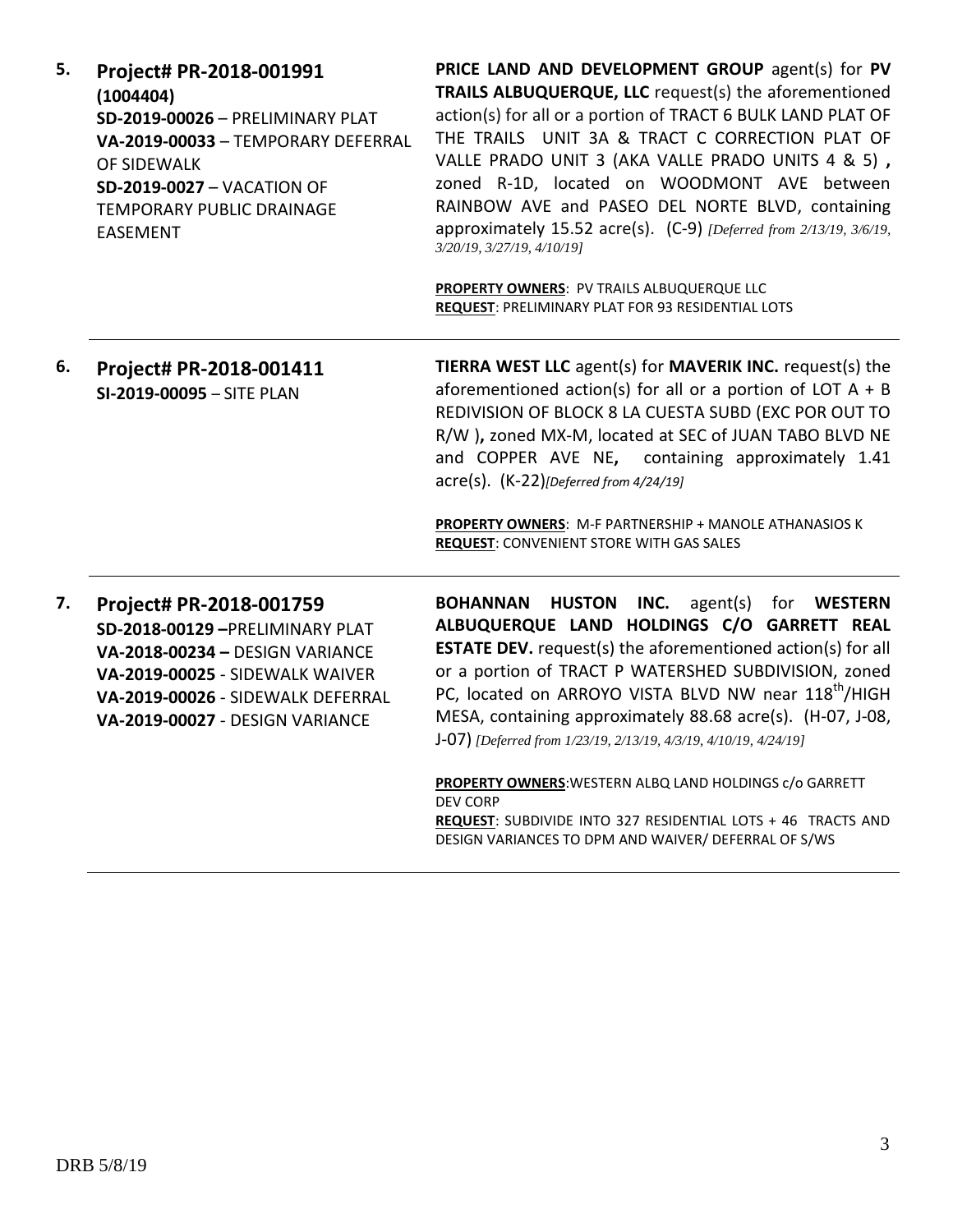- **8. Project# PR-2018-001525 (1000469) SI-2019-00086** - SITE PLAN **TIERRA WEST LLC** agent(s) for **MAVERICK INC.** request(s) the aforementioned action(s) for all or a portion of TRACT L-1-A-1 PLAT of TRACTS L-1-A-1 & L-1-B-1-A ATRISCO BUSINESS PARK & LOT 21-A MERIDAN BUSINESS PARK**,**  zoned NR-BP, located at 551 SILVER CREEK RD NW, SEC of UNSER BLVD NW and LOS VOLCANES RD NW, containing approximately 3.077 acre(s). (K-10)*[Deferred from 4/17/19]* **PROPERTY OWNERS**: GRAYLAND CORP & J2C LLC & CLIFFORD JACK & LEE RVT & ETAL **REQUEST**: SITE PLAN FOR CONVENIENCE STORE AND FUELING STATION
- **9. Project# PR-2019-001792 SD-2019-00063 –** PRELIMINARY PLAT **VA-2019-00158**

**THE GROUP** agent(s) for **NAZISH LLC** request(s) the aforementioned action(s) for all or a portion of LOT 31 + 32 BLOCK 5 NORTH ALBUQUERQUE ACRES UNIT 3 TRACT 2**,**  zoned MX-T, located at NEC of WILSHIRE AV NE and LOUISIANA BLVD NE, Albuquerque, NM, containing approximately 1.56 acre(s). (C-19) *[Deferred from 4/24/19, 5/1/19]*

**PROPERTY OWNERS**: SHAH SUBHAS & CHANDRIKA S **REQUEST**: REPLAT 2 EXISTING TRACTS INTO A 10 LOT RESIDENTIAL SUBDIVISION

#### *MINOR CASES*

**10. Project# PR-2018-001725 SD-2019-00054** – PRELIMINARY/FINAL PLAT

**ARCH + PLAN LAND USE CONSULTANTS** agent(s) for **PHILLIP & CAROLYN STEWART-GOETZ** request(s) the aforementioned action(s) for all or a portion of Tracts 174-A and 175-A-1-A**,** MRGCD MAP 35, zoned R-A, located at 1712 & 1714 GABALDON NW between CAMILLO LN NW and RICARDO RD NW, containing approximately 0.5347 acre(s). (R-A)

**PROPERTY OWNERS**: STEWART-GOETZE CAROLYN & GOETZE PHILLIP + MONTESSORI OF THE RIO GRANDE CHARTER SCHOOL **REQUEST**: LOT LINE ADJUSTMENT